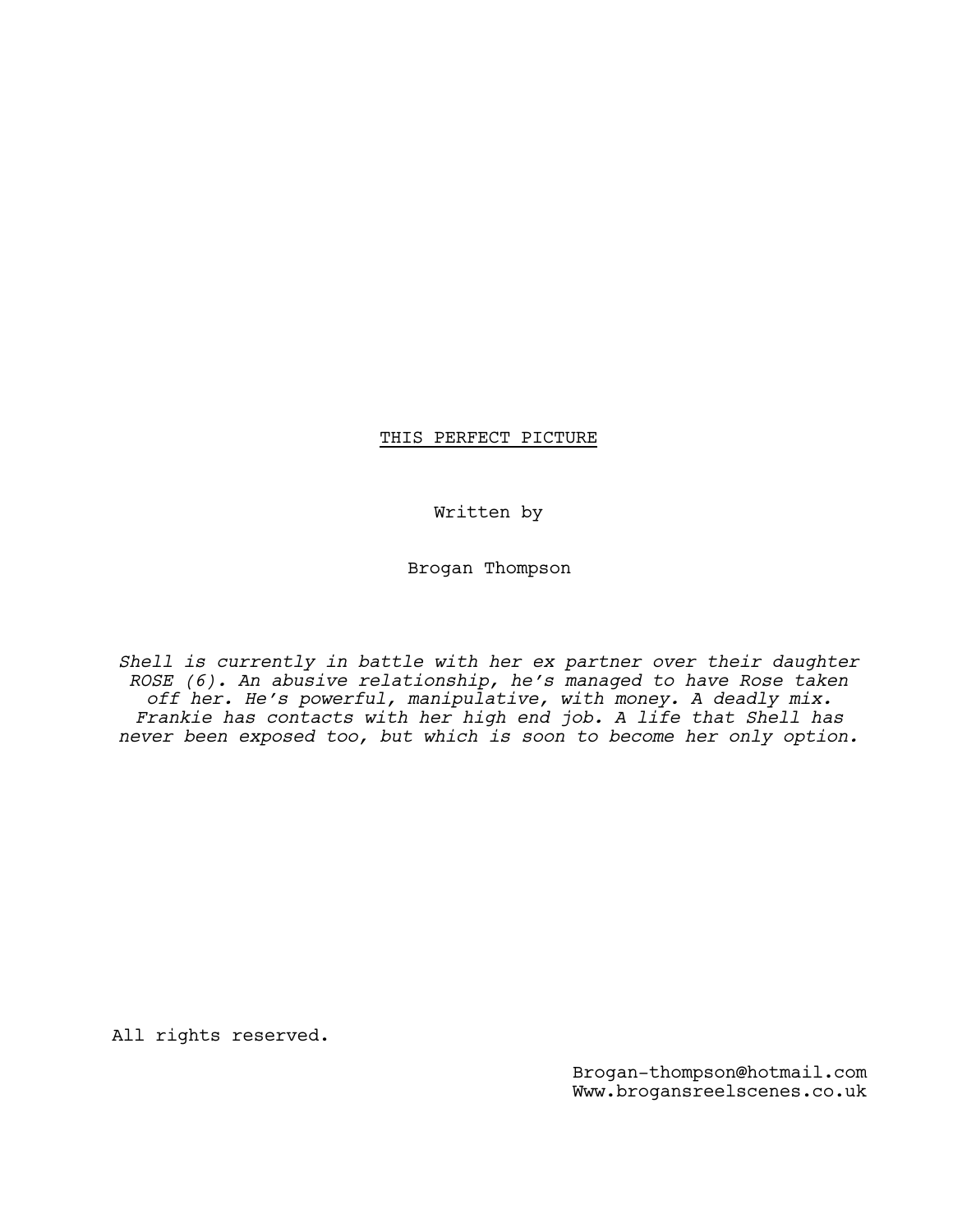INT. KITCHEN - DAY

SHELL leans on the kitchen side, cradling what can only be a now cold cuppa. Her eyes heavy, clothes worn a few days.

Her best friend FRANKIE sits at the table, brew in hand. Not sure of her next move towards a fragile Shell. She's dressed smartly, she holds and conducts herself in a way that let's us know she's in a high profile career, but right now she needs to be nothing but a friend.

> FRANKIE: Have you eaten?

A beat.

FRANKIE: (CONT'D) I'll make us a sandwich-

SHELL:

(quietly) I don't want a fuckin' sandwich. (beat) I thought he'd already taken everything. I underestimated him. Now she's paying for it, for my choices.

FRANKIE: He won't hurt her.

Shell laughs slightly.

FRANKIE: (CONT'D) His own daughter.

SHELL:

It's not about her. As long as he wins. Nothing else matters. The one person I have who can help, won't.

FRANKIE: I can't come anywhere near it. You know that.

(MORE) SHELL: Social's already chosen their side. What hope have I got  $-$  ey? This picture - this perfect picture he's painted of me. The poor, broken, mentally unstable Mother.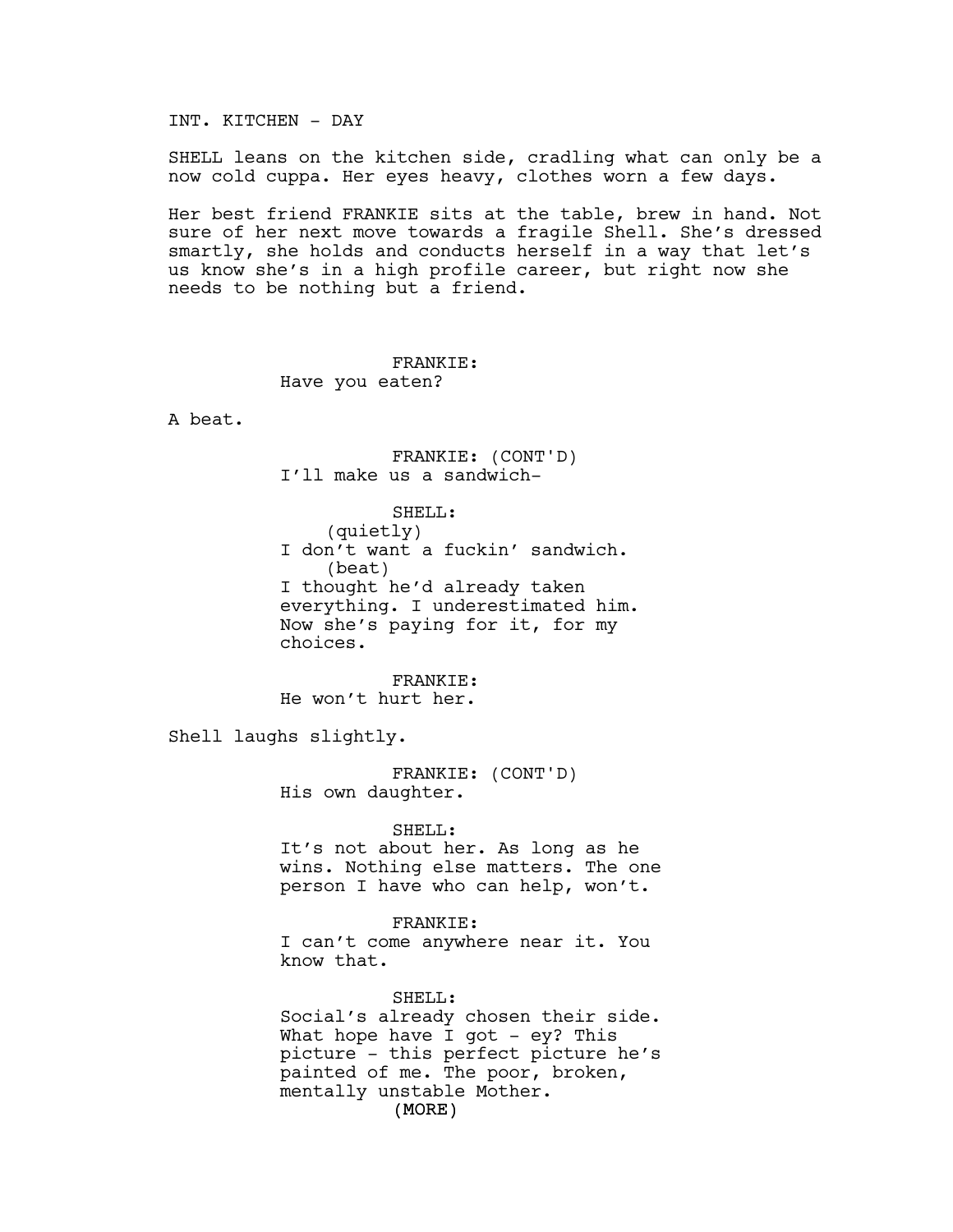#### SHELL: (CONT'D)

I'd say you couldn't write it, but you can. Too easily

FRANKIE: (changing tactic) So, that's it then. He wins, again. Rose-

### SHELL:

Don't-

## FRANKIE:

Rose sat there playing, in that big old fancy bedroom he no doubt will have had all done up, new toys, clothes, whilst he is filling her head with SHITE about her Mother. Who she loves, who she will miss and who she will ask for. And you've given up.

SHELL: You've no idea! You don't even have a kid so you don't know - you'll never know!!

A beat. The comment clearly hitting Frankie.

SHELL: (CONT'D)

Sorry-

### FRANKIE:

I know someone.

SHELL:

What?

FRANKIE: Someone who can help get Rose back. Someone who can deal with him.

SHELL: What d'ya mean "deal" with-

FRANKIE: My line of work, you meet a lot of people. People who I keep out of prison.

SHELL: Which is where i'll end up by the sounds of it.